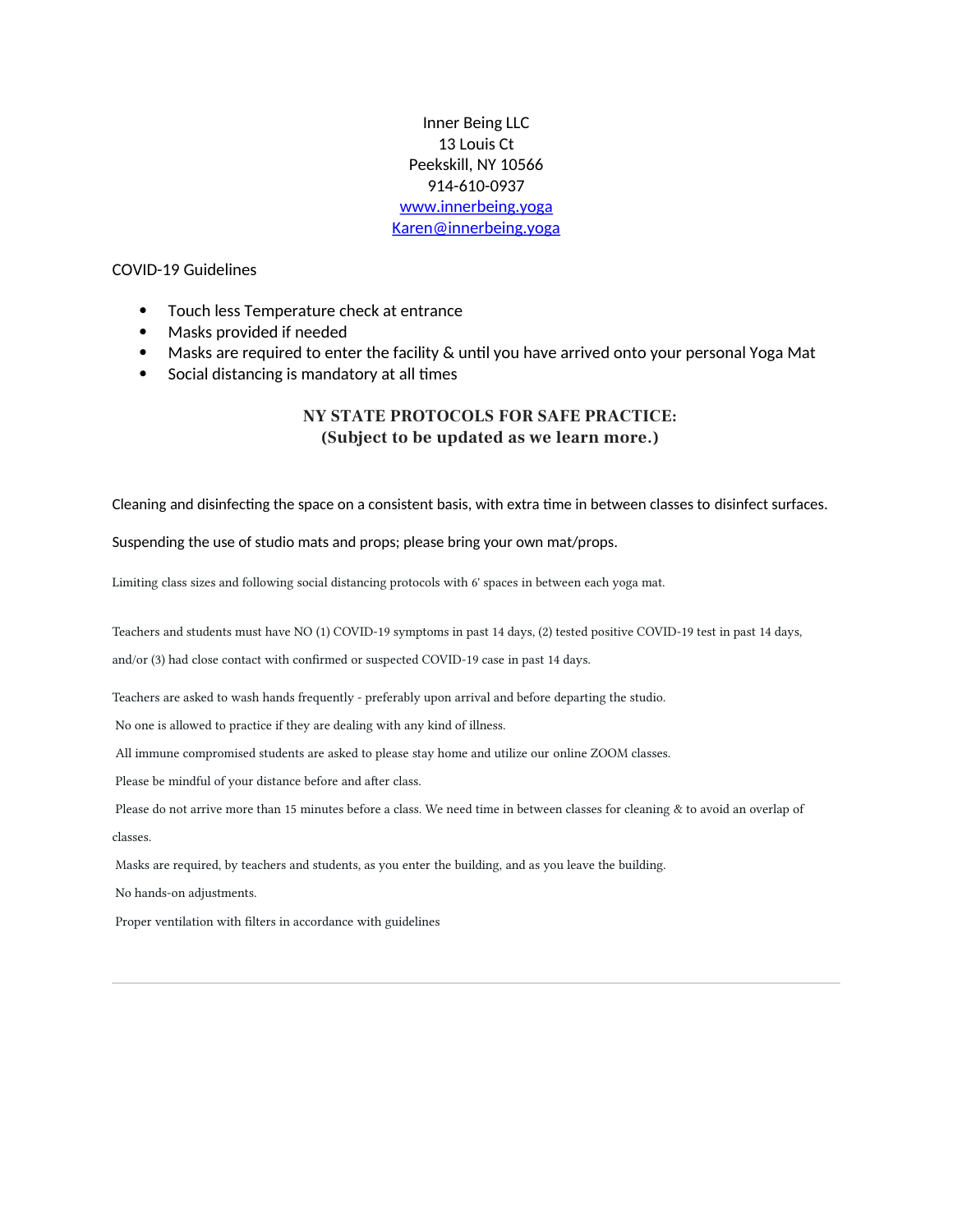# **Inner Being LLC**

#### **Covid-19 Screening and Waiver**

1- Have you knowingly been in close contact in the past 14 days with anyone who has tested positive for COVID-19 or who has or had symptoms of COVID-19?

2. Have you tested positive for COVID-19 through a diagnostic test in the past 14 days?

3. Have you traveled to a state/place with significant community spread of COVID-19 for longer than 24 hours within the past 14 days.

4. Have you had any COVID-19 symptoms in the past 14 days? Or any signs of illness?

If you have answered NO to all the above proceed to your class. Upon arrival you will have your temperature taken by touch less method and you will be escorted directly to your yoga mat.

If you have answered yes to any of the above questions you are not permitted to come to class. If you have answered yes you should stay in quarantine and contact your Doctor.

### **CONFIRMATION**

I acknowledge the contagious nature of the Coronavirus/COVID-19 and that the CDC and many other public health authorities still recommend practicing social distancing.

I further acknowledge that Inner Being LLC has put in place preventative measures to reduce the spread of the Coronavirus/COVID-19.

I acknowledge that I have read the following; I acknowledge the contagious nature of the Coronavirus/COVID-19 and that the CDC and many other public health authorities still recommend practicing social distancing.

I further acknowledge Inner Being LLC cannot guarantee that I will not become infected with the Coronavirus/Covid-19.

I understand that the risk of becoming exposed to and/or infected by the Coronavirus/COVID-19 may result from the actions, omissions, or negligence of myself and others, including, but not limited to staff, and other yoga students and their further acknowledge that Inner being LLC cannot guarantee that I will not become infected with the Coronavirus/Covid-19.